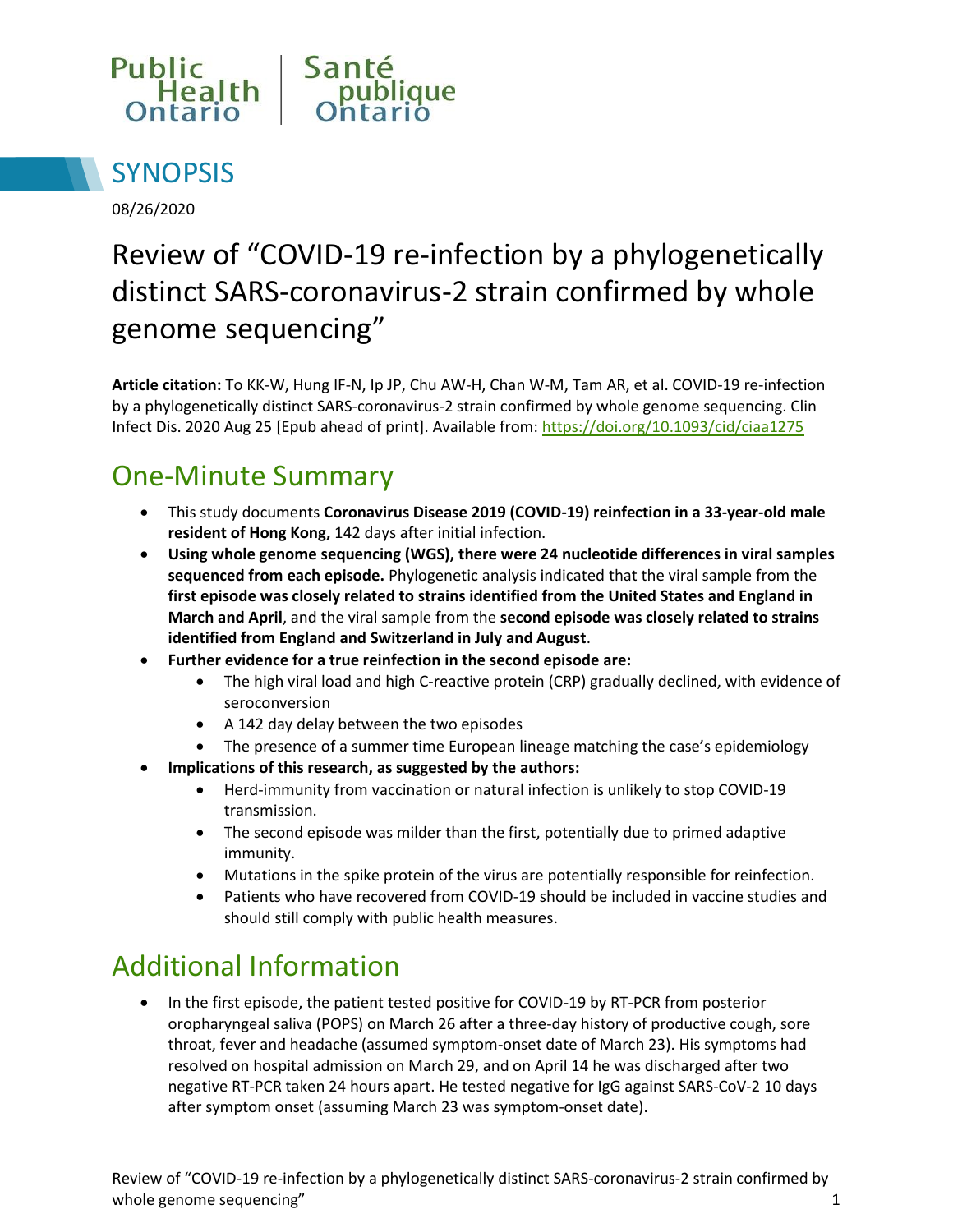- In the second episode, the patient tested positive by RT-PCR on POPS upon returning to Hong Kong from travel in Spain and the United Kingdom on August 15. Despite being asymptomatic throughout hospitalization, he had a slightly elevated level of CRP that decreased during the first five days after admission. Daily real-time RT-PCR cycle threshold (Ct) values increased during the first five days after admission, indicating decreasing viral loads (day 1 Ct value = 26.7; day 5 Ct value ≈ 32). Serum samples tested for IgG against SARS-CoV-2 were negative on days 1, 2 and 3, and positive on day 5 of admission.
- The first episode viral genome belongs to GISAID (Global Initiative on Sharing All Influenza Data) clade V, Nextstrain clade 19A and Pangolin lineage B.2. The second viral genome belongs to GISAID clade G, Nextstrain clade 20A and Pangolin lineage B.1.79.
- In the first episode sample there was a stop codon inserted into genome at orf8, leading to a truncation of 58 amino acids. The other 23 nucleotide differences led to additional amino acid changes in the spike protein, membrane protein, nucleoprotein, non-structural proteins and accessory proteins.
- **Limitations acknowledged by authors:**
	- Only one sera sample was available for the first episode, collected on day 10 after admission (which was negative). It is likely that the patient developed an antibody response after this date.
	- Since virus culture attempts on respiratory samples from both episodes are still ongoing, the authors could not compare the neutralizing antibody titer against viral samples from each episode.

#### PHO Reviewer's Comments

- This study of COVID-19 reinfection is based on a single patient and, to date, appears to be a rare event. However, further research on recovered patients is needed to determine the populationwide incidence of reinfection.
- There ar[e media reports](https://www.independent.co.uk/news/health/coronavirus-reinfection-netherlands-belgium-hong-kong-covid-19-update-a9687301.html) indicating additional cases of reinfection, confirmed through WGS, in Belgium and the Netherlands.

#### Citation

Ontario Agency for Health Protection and Promotion (Public Health Ontario). Review of "COVID-19 reinfection by a phylogenetically distinct SARS-coronavirus-2 strain confirmed by whole genome sequencing". Toronto, ON: Queen's Printer for Ontario; 2020.

#### Disclaimer

This document was developed by Public Health Ontario (PHO). PHO provides scientific and technical advice to Ontario's government, public health organizations and health care providers. PHO's work is guided by the current best available evidence at the time of publication.

The application and use of this document is the responsibility of the user. PHO assumes no liability resulting from any such application or use.

This document may be reproduced without permission for non-commercial purposes only and provided that appropriate credit is given to PHO. No changes and/or modifications may be made to this document without express written permission from PHO.